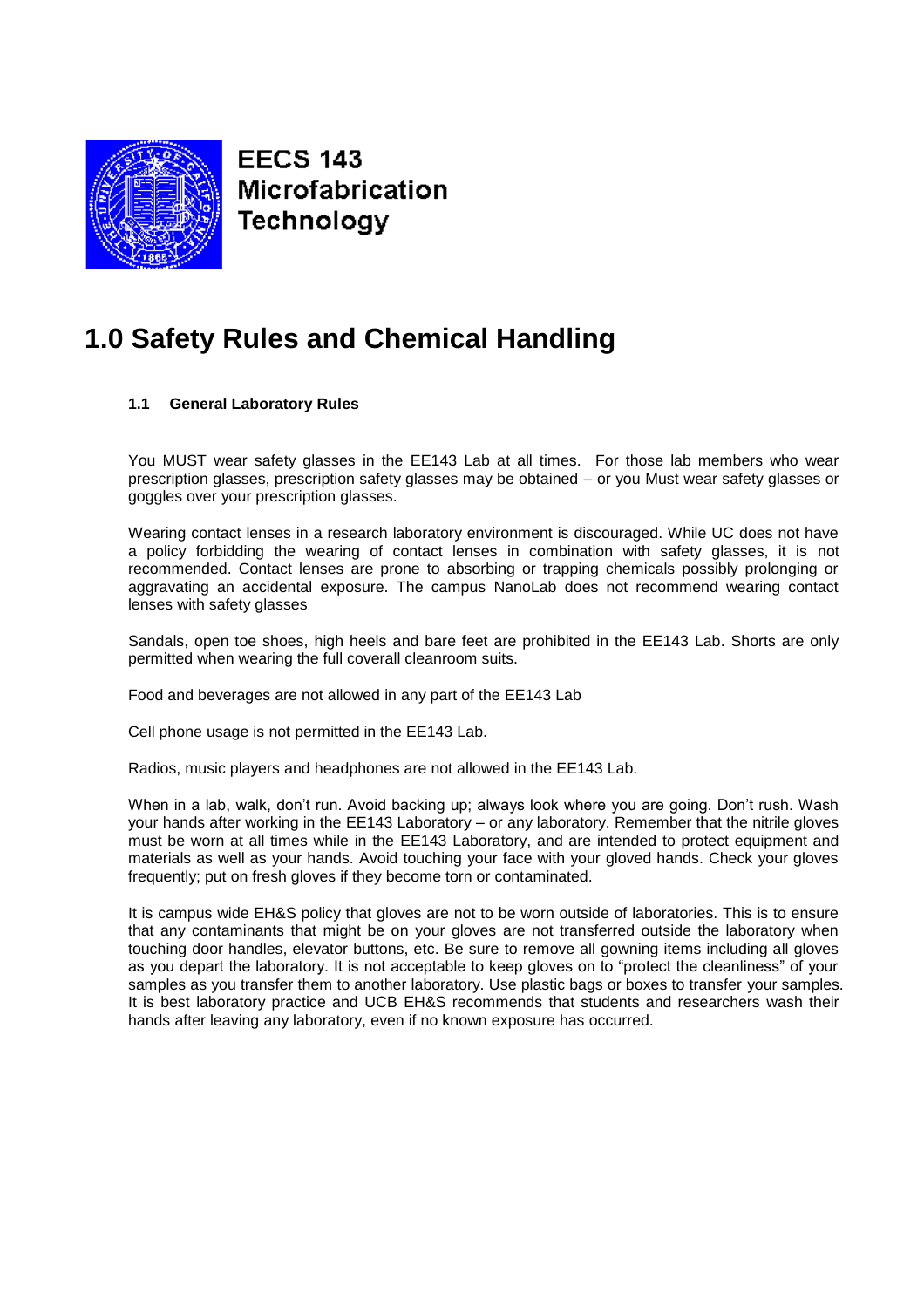### **1.2 Working With Chemicals**

Most chemical handling is done at a fume hood or a wet process station. Working with chemicals outside of a fume hood or wet process station is prohibited. Fume hoods and wet process stations are exhausted, with face velocities greater than 100 feet/minute. Make sure fume hoods equipped with moveable sashes have these sashes adjusted to their indicated position. This assures proper exhaust velocity. Specialized equipment, such as the photoresist dispense and develop tools, have engineering controls (exhaust ducts and additional fans) to handle fumes and prevent exposure.

### **1.2.1 Personal Protective Equipment**

You must wear chemically-rated gloves, chemical resistant apron and a face shield when working with any chemicals. The following clarifications to this rule are noted:

- If you are working at a sink, even if you are only handling wafers, chips and DI water, you must have apron and face shield; this is to provide protection from others working at the sink who may be handling acids or heating solvents
- The tri-polymer chemically resistant gloves are not required when handling small amber bottles of photoresist. If you are at a sink and using a spinner, face shield and apron are still required.
- Gloves, apron, and face shield are not required for incidental use of IPA or acetone with squeeze bottles at locations away from the sinks (e.g. when wiping down the sealing surface of a vacuum chamber).

# **1.2.2 Working with and disposing of Acids**

At many points in the fabrication process strong acids are used as cleaning solutions or etchants.

Acids used in the EE143 Lab are:

sulfuric acid, H2SO4, in "piranha" cleaning solutions;

nitric acid, HNO3, in the pre-mixed polysilicon etch solution;

hydrofluoric acid, HF, in the polysilicon etch and silicon dioxide etch solutions

Acids can cause severe burns to exposed skin or severe eye injury or blindness if splashed in your eyes. Especially dangerous is hydrofluoric acid (HF acid), a component of most silicon oxide and other glass etchants. HF burns do not hurt immediately on contact, but by the time they do start to hurt, significant injury may already have occurred. The result is a severe burn which is very painful over prolonged periods and is slow to heal, sometimes taking several weeks.

Always wear protective clothing, including a face mask, chemically resistant gloves, and apron when handling corrosive chemicals. Check gloves for pinholes or cracks before putting them on. The protective wear should be stored according to the following rules to avoid contamination: a) Aprons should be returned to the hanging posts with the "front side" (clearly marked) facing into the wall. This is noted by a sticker on the wall. This procedure prevents the potential of chemicals being spilled onto an apron, and then the contaminated side being used as the inside of the apron inadvertently. b) Gloves should be stored in plastic bags. Only ONE pair of gloves belongs in each bag. Please dry the gloves as much as possible prior to storing them following each use.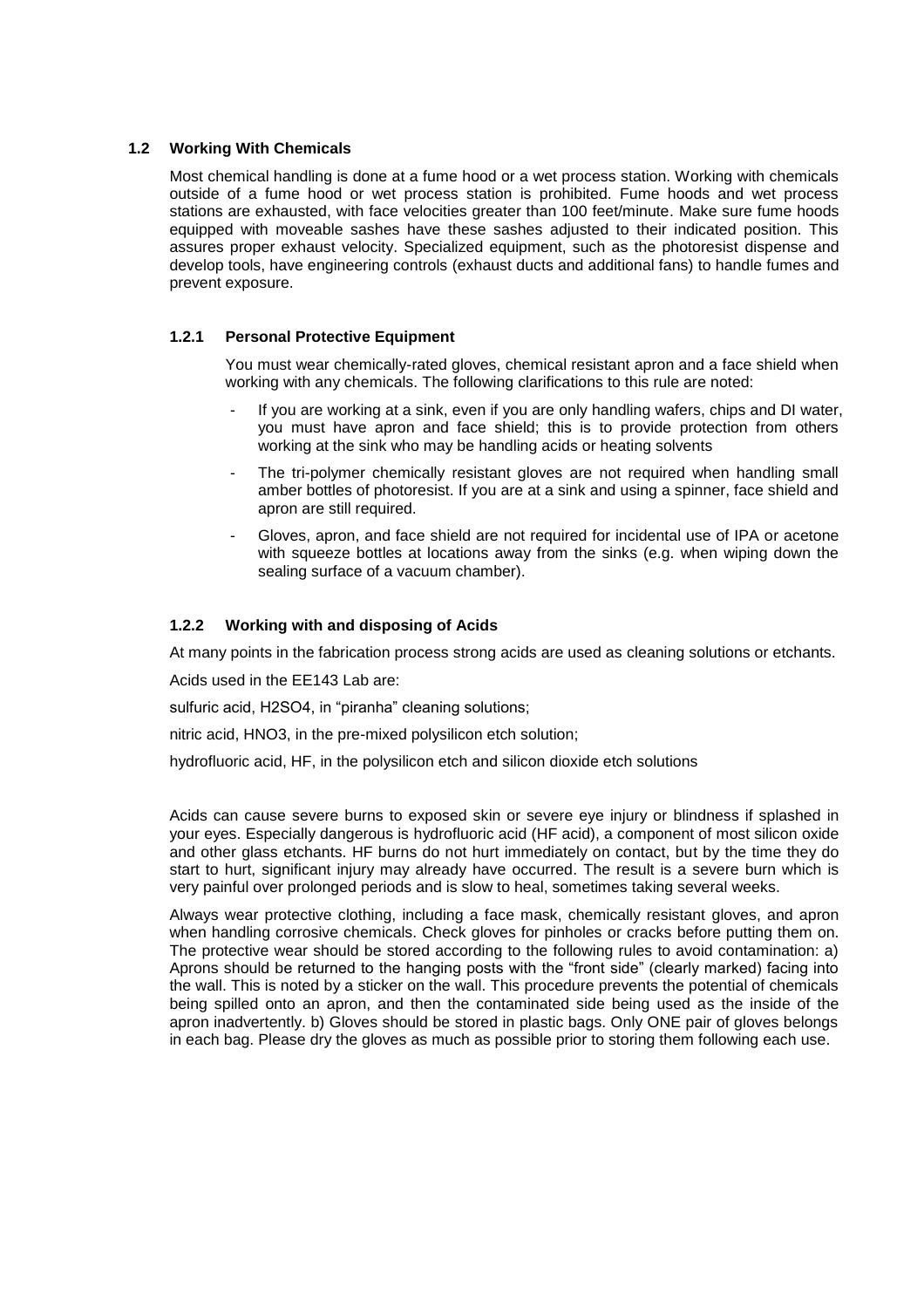When mixing acids with water, remember to *ADD ACID TO WATER and NOT WATER TO ACID!*  A large amount of heat is released when strong acids are mixed with water. Adding more acid releases more heat. If you add water to acid, you form an extremely concentrated solution of acid initially. So much heat is released that the solution may boil violently, splashing concentrated acid out of the container! If you add acid to water, the solution that forms is initially very dilute and the small amount of heat released is not enough to vaporize and spatter the solution. This is a commonly known rule from many high school and university chemistry lab classes that is often summarized as "add the acid last".

It is important to be aware of an exception to the "add acid last" rule. In the EE143 Lab, during several lab sessions, you will prepare a wafer cleaning solution called "Piranha". This solution is a mixture of sulfuric acid and hydrogen peroxide. Piranha solution is made by first pouring the sulfuric acid (H2SO4) and then slowly adding the hydrogen peroxide (H2O2). With this mixture, this is the best method to minimize the chance of spattering. Be aware that reaction between hydrogen peroxide and sulfuric acid is exothermic, producing heat. The container you mix these chemicals in will become very hot. A fresh solution of Piranha can easily reach temperatures above 100°C! Chemical spills have occurred when a lab member has prepared a piranha solution, grasped their beaker or container in order to move it, and dropped it when discovering it was too hot to hold.

Use the chemicals only in the designated area; do not transport chemicals around the room in beakers. Never pour chemicals back into the original container.

Use appropriate containers for your solutions. For instance, do not use glassware for hydrofluoric (HF) acid as HF acid will etch glass. Only some plastics are chemically resistant to HF and other strong acids. Examples of acid compatible plastics are Teflon and high density polyethylene. Some plastics have limited use temperatures; never use a plastic container on a hotplate.

The following materials are used for handling chemicals in the EE143 Lab.

| HF acid solutions:                         | Teflon or high density polyethylene |
|--------------------------------------------|-------------------------------------|
| Sulfuric acid solutions including piranha: | pyrex or quartz                     |
| Photoresist developer solutions:           | pyrex                               |
| Photoresist stripper solutions:            | pyrex                               |

Always ask the TA if you are unsure what material to use with which chemical.

#### **Disposing of Acids**

| hydrofluoric acid (HF) solution:                   | ACID WASTE funnel at the acid sink. |
|----------------------------------------------------|-------------------------------------|
| silicon etchant (a mixture of nitric acid and HF): | ACID WASTE funnel at the acid sink. |
| piranha (mixture of H2O2 & H2SO4):                 | ACID WASTE funnel at the acid sink. |
| Rinse water:                                       | drain disposal using aspirator      |

#### **CAUTION**

**\*\*\* Never discard any acid solutions into the organic waste funnel at the solvent sink \*\*\* \*\*\* This can result in violent reaction and explosion \*\*\***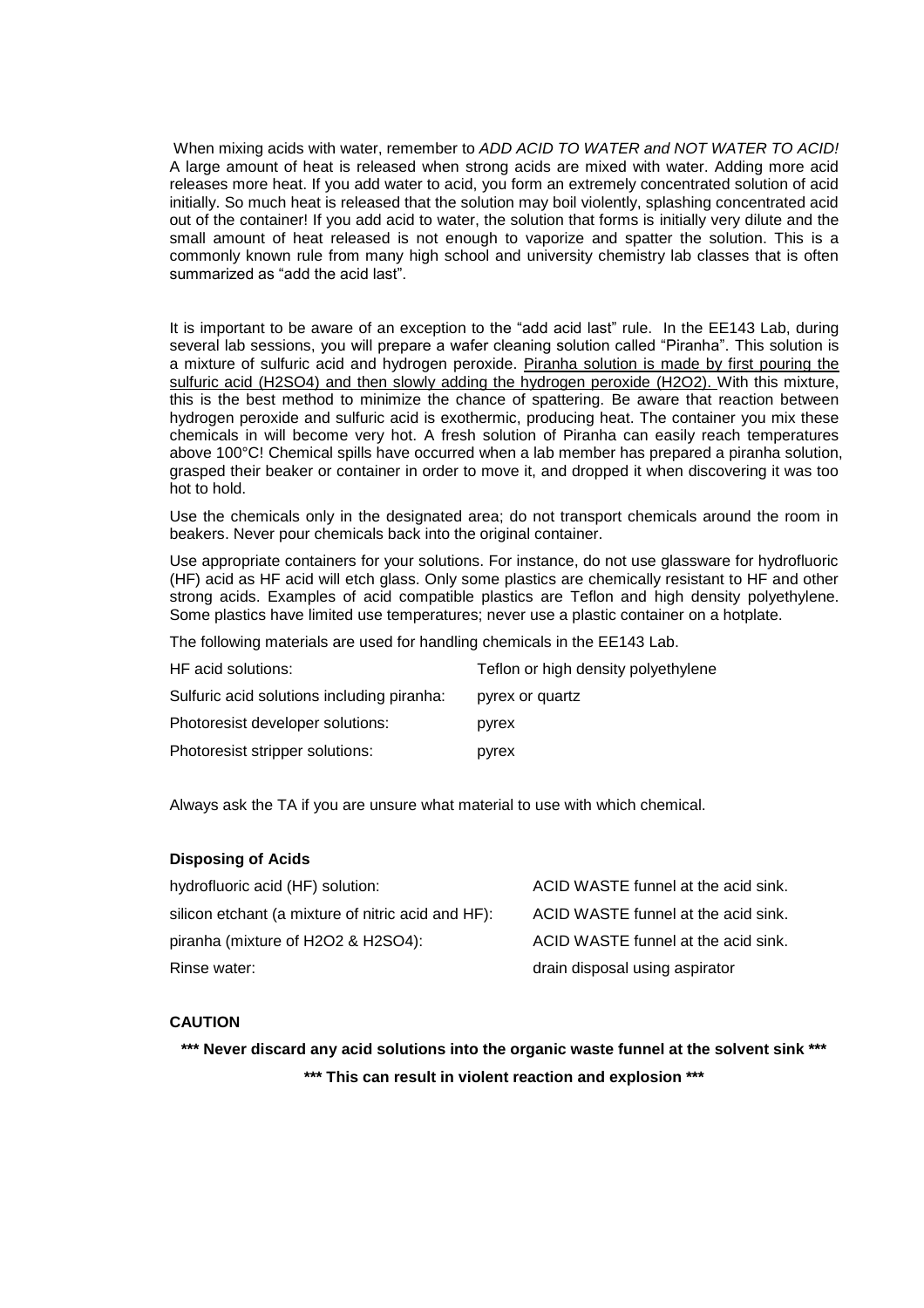# **1.2.3 Working with and Disposing of Organic Solvent Solutions**

At many times in the fabrication process, organic solvents are used as cleaning solutions or strippers. Organic solvents can be irritants to the skin and harmful when inhaled. They should be handled only in an appropriately vented area.

Solvents used in the EE143 Lab are:

isopropanol, (CH3)2CHOH, also known as 2-propanol, commonly known as rubbing alcohol;

acetone, (CH3)2CO, commonly found in nail polish remover

N-methyl-2-pyrrolidone, found in many paint strippers, referred to as NMP,

this is the main ingredient in the photoresist stripper known as PRS-3000

### **Disposing of Organic Solvents**

| isopropanol: | organic waste funnel at the solvent sink |
|--------------|------------------------------------------|
| acetone:     | organic waste funnel at the solvent sink |
| NMP:         | organic waste funnel at the solvent sink |
| Rinse water: | drain disposal using aspirator           |

# **CAUTION**

**\*\*\* Never discard any organic solvents into the acid waste funnel at the acid sink \*\*\***

**\*\*\* This can result in violent reaction and explosion \*\*\***

# **1.2.4 Working with and Disposing of Photoresist Developer Solutions**

At many times in the fabrication process, mild base solutions are used for developing exposed photoresist. Like acids, base solutions, can cause severe burns to exposed skin or severe eye injury or blindness if splashed in your eyes. Especially dangerous are tetramethyl ammonium hydroxide (TMAH) solutions. The chemical structure of TMAH is very similar to that of the neurotransmitter acetylcholine. Therefore, TMAH absorption through the skin not only causes chemical burns but exposure to concentrated TMAH solutions can quickly disrupt respiratory and circulatory signaling causing heart attack and death.

Base solutions used in the EE143 Lab are:

dilute tetramethyl ammonium hydroxide ( <3% TMAH);

this is the primary ingredient in pre-mixed photoresist developer solutions

no solutions >5% TMAH are handled in the EE143 Lab.

# **Disposing of Photoresist Developer Solutions (< 3% TMAH base)**

<3% TMAH solutions: organic waste funnel at the solvent sink

#### **ALWAYS ASK WHEN UNSURE OF PROCEDURE!**

**This is the only way to maintain a safe laboratory for yourself and your fellow students.**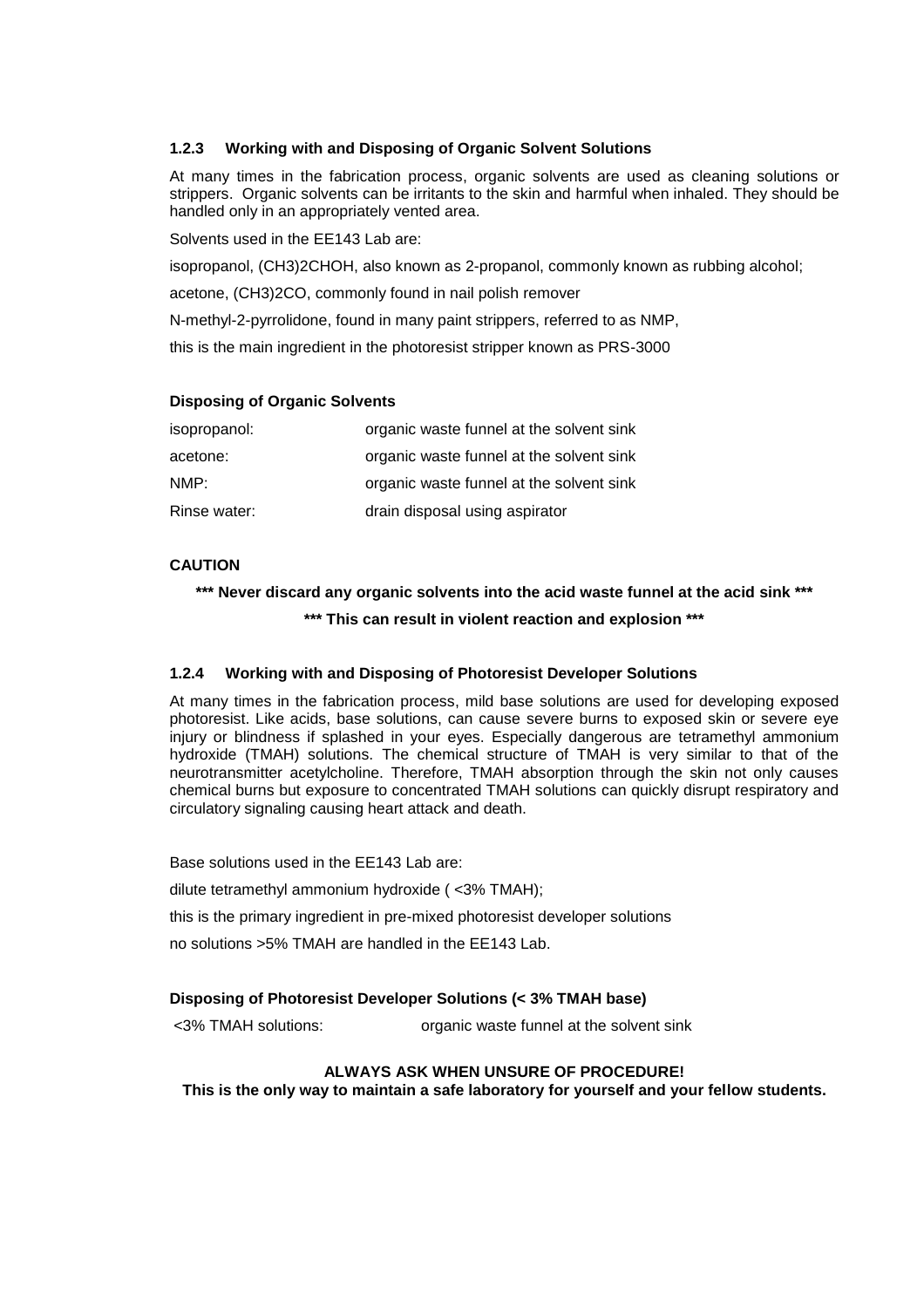### **1.3 Chemical Exposure**

If you are exposed to chemicals, you must immediately remove all affected clothing. For all chemical exposures, flush the area with water for at least 15 minutes. If your eyes are exposed, it is critical to flush them with flowing water as quickly as possible. Continue to do so for at least fifteen minutes to ensure good diffusion.

If you are exposed to a chemical while working at a wet process station (especially if splashed in the eyes), utilize the DI water deck hose to flush your eyes instead of trying to make your way to an eyewash station. Hold your eyes open and flush continuously for 15 minutes. The DI deck hoses will often be your fastest response for such an emergency when working at a wet process station or sink.

All eye exposure is regarded as a serious health issue. As a precaution, all exposures to the eye are to be treated as potentially serious and require a visit to an emergency room for a check up, following exposure and initial flushing. Contact a staff member as soon as possible for assistance or call 911.

Special Instructions for HF exposure to the skin:

1. Remove contaminated clothing.

2. Flush with cold water for 15 minutes. Pay particular attention to the area around your fingernails and cuticles.

3. Gently massage calcium gluconate ointment into skin. There is a container of this material at each wet process station in the EE143 Lab.

4. Report any HF exposure or use of calcium gluconate to a staff member as soon as possible for assistance or call 911.

If you are unsure of whether your skin contacted a chemical it is best to calmly remove any affected clothing and insure a thorough (15 minute) rinse. If the suspect exposure was an HF acid solution it is best to also treat the area with the calcium gluconate solution after full rinsing. If you feel discomfort after flushing contact a staff member as soon as possible for assistance or call 911.

# **1.4 Chemical Information**

Students should be aware that the Office of Environment Health and Safety has safety information for all chemicals in the lab (and for any other lab on campus). This information is contained in the Material Safety Data Sheets (MSDS) and is available to any student or employee of the University who works with chemicals.

MSDS sheets for all the chemicals used in the EE143 Lab are available on the shelf of gowning area.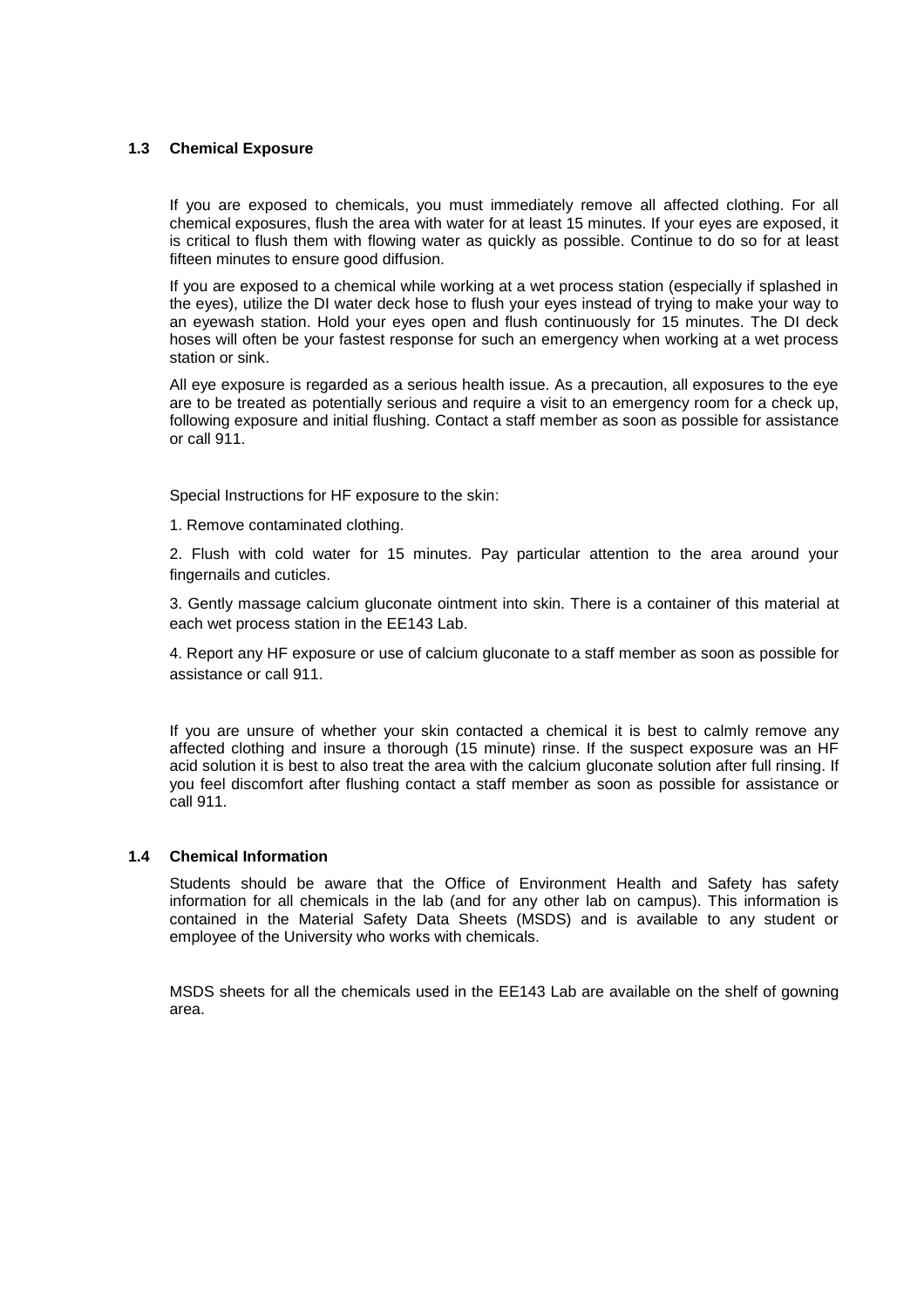# **2.0 Contamination Control and Cleaning Procedures**

Contamination can be divided into two classes: Chemical and particulate. Examples of chemical contamination are sodium and chloride ions from sweat and oils from your skin. Examples of particulate contamination are dust from the air, exfoliated skin, and hair. Humans are usually the dirtiest objects in a clean room.

Never touch semiconductor specimens, the insides of beakers, the wafer-handling end of tweezers, or photolithographic masks with your fingers. This also applies to furnace boats (especially) or any other equipment which can transfer particles from your skin to the semiconductor devices. Obviously, contaminating a furnace (for example, by touching the boat and then inserting it into the furnace where any contaminants are vaporized) will ruin not only your attempts at device fabrication, but those of all who follow.

#### Cleaning Procedures

General cleaning procedures for preparing your sample follow. They fall primarily into three categories: (1) removal of gross contaminants; (2) removal of organic contaminants; and (3) removal of light and heavy metallic ion contaminants. All instruments used, i.e., beakers, tweezers, etc., must be cleaned before being used to clean wafers.

1. Cleaning Tweezers, Wafer Boxes and Plastic Wafer Holders

Scrub parts in DI water containing several drops of the liquid detergent, "Nova Clean". Rinse well in DI water. Blow dry.

Note: Nova Clean liquid is available in Nanolab.

#### 2. Cleaning Glass and Teflon Beakers

Scrub with Nova Clean diluted in DI water.

Rinse in DI water. Perform the "water break" test to determine if the item is clean: submerge the item in DI water for several seconds and then lift out. Observe the film of water as it drains off the item. On a clean surface, this film will remain unbroken and fairly uniform. Contaminants will cause breaks or sharp irregularities such as "islands" to appear in the color fringes and droplets that remain on the surface.

If necessary, glassware can be further cleaned in dilute (10:1) HF. This removes the outer layer of glass.

Rinse in DI water for 5 minutes.

Let dry top down, on lint-free paper.

3. Correct Wafer Handling Technique

Contamination: